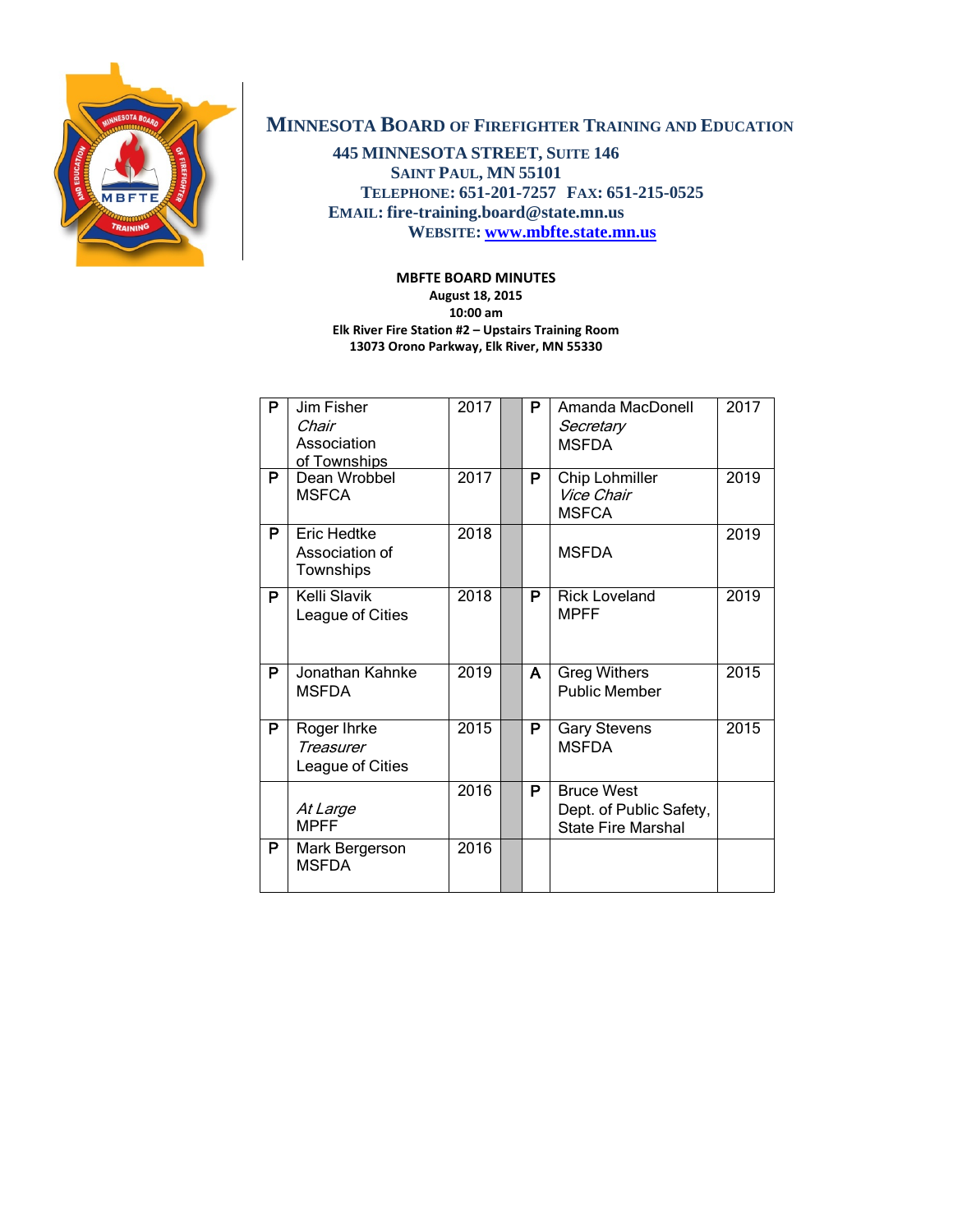- 1. Call to order Chair Jim Fisher
	- a. Meeting called to order at 10:03 a.m.
		- i. Lunch will be served during this meeting due to length of agenda.
		- ii. Please have all cell phones on silent and off the table during the meeting, the phones vibrating phones are interfering with recording meetings.
		- iii. Guests present at the meeting: Steve Flaherty (Executive Director), Kevin Sedivy (staff), Margaret Koele (staff), Christine Patrick (MFSCB), Dan Buchholz (St Cloud Tech & Comm College), David Schliek (MFSCB), Marvin Calvin (MnSCU), Kip Springer (Eagan Fire), and Dan Roeglin (Hennepin Tech).
		- iv. Guests via teleconference: Anne Mathiowetz (Hennepin Tech).
- 2. Approval of Minutes as Written
	- a. May 12, 2015 Board Meeting minutes (approve to remove DRAFT and post on the web site as written)
		- i. Mark Bergeson motioned to approve the minutes as written, Chip Lohmiller second the motion. Motion carried to approve the minutes as written.
- 3. Officers Reports
	- a. Chair, Jim Fisher
		- i. Nothing to report.
	- b. Vice Chair, Chip Lohmiller
		- i. Nothing to report.
	- c. Treasurer, Roger Ihrke
		- i. FY16 budget report turned over to Steve Flaherty, Executive Director to report
			- 1. Handouts were given out with the fiscal report for the "License" side and "Reimbursement" side of MBFTE.
				- a. \$687,329 was left over from FY15 for all accounts.
				- b. FY16 is not allocated as of yet until after the Board meeting, except for \$245,000, which is set by the Legislature for operating cost.
	- d. Secretary, Amanda MacDonell
		- i. Nothing to report.
- 4. Reports
	- a. Executive Director Steve Flaherty
		- i. Update on Mass/Gross Decon
			- 1. This program will end at the federal fiscal year of September 30, 2015.
				- a. We have 50 classes scheduled for FY16 to budget.
			- 2. This was a very successful program and we thank Chip Lohmiller for running it at
			- capacity.
		- ii. Update on Incident Safety Officer training
			- 1. There were 114 classes completed in FY15.
			- 2. They anticipate only needing \$50,000 to complete FY16, which will end the three year contract doing ISO Training. They are reaching out to departments that have not yet participated in the program through MnSCU.
			- 3. We currently had \$54,000 left over in the budget of the three year contract that was set aside. We will be able to roll over \$50,000 of that into FY16 to complete the contract request.
		- iii. Leadership Development
			- 1. We have shared in your packet some testimonials of students going through the course.
			- 2. Feedback has been very positive.
			- 3. We have completed group one and half way through group two. In FY16 we would like to complete group two and start two more courses.
			- 4. This is all being conducted at Camp Ripley and is working out very well.
		- iv. NFPA 1001 Project
			- 1. Funded 803 seats for FY15, based on additional funding through HSEM.
				- a. Eric Hedtke asked how many different departments this was that used this training. Steve Flaherty, Executive Director, commented that would be hard to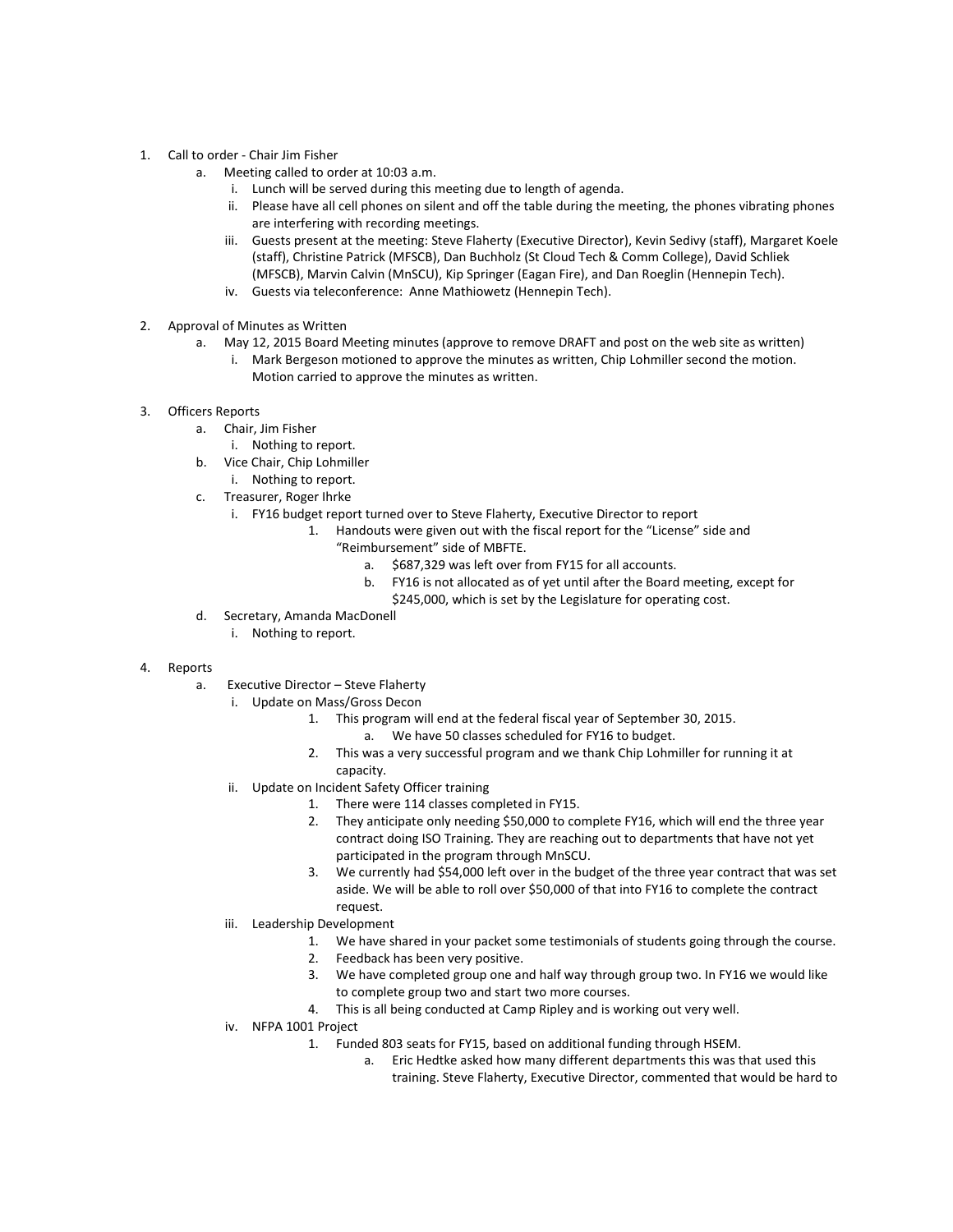track currently in our data base, but will inquire with our vendor on if we can set up this type of reporting for the Board in the future.

- v. Training Reimbursements
	- 1. 511 departments use the program in FY14 to 618 departments utilizing the reimbursement program for FY15.
		- a. 79% of departments using the program in FY15.
		- 2. 350 departments qualified for redistribution FY15.
- vi. Conferences & Seminars
	- 1. We were able to Fund 13 for FY15 with \$50,000 allocated for this project.
		- a. We had \$125,000 in requests.
- vii. Live Burns
	- 1. 53 Live Burns were funded for FY15.
- viii. Fire Department Reimbursement Program NJPA
	- 1. \$125 added to region 5 departments from NJPA.
		- a. NJPA have contributed \$150,000 for 48 departments in region 5 counties.
		- b. NJPA will be paying administrative costs to MBFTE, which is 6% of the \$150,000.
- b. Executive Committee Chair Jim Fisher
- i. Nothing to report.
- c. Legislative Committee Chair Jim Fisher i. Nothing to report.
- d. Licensing Committee Eric Hedtke
	- i. Nothing to report.
- e. Training Committee, Chair Dean Wrobbel
	- i. Dean Wrobbel replied that they just completed the meeting to recommend to the Board funding recommendations as follows:
		- 1. The two most important programs to focus on are NFPA1001 program and per firefighter award reimbursement.
			- a. \$1,314,560 which is 1027 seats for 1001 program
				- i. Certification tests went down from \$110 to \$80 from funding by FSAC to the Certification Board.
			- b. \$175 per firefighter (based on 19000 firefighters).
			- c. \$50,000 Incident Safety Officer will roll over from FY15.
			- d. \$75,500 conferences & seminars.
			- e. 121 Live Burns. Steve Flaherty, Executive Director, commented we currently have 104 on the waiting list.
			- f. FAO through discussion, we would like to be able to fully fund the NFPA1001 and get the per fire fighter award amount to \$200. Once that goal has been accomplished we will be able to consider these other programs.
			- g. \$39,120 Leadership Development Course.
				- i. This is a cost of \$16,000 per group which includes: lodging & food through Camp Ripley and instruction through MnSCU.
			- h. \$245,000 MBFTE budget.
			- i. If HSEM funds become available they will be used in NFPA1001 seats.
		- 2. Bruce West, State Fire Marshal, commented that FY17 there could be more one time appropriations made through FSAC.
		- 3. Steve Flaherty, Executive Director, commented that the base budget is \$3.145, with one time appropriation from FSAC of \$1 million and \$1.2 million for a total budget of \$5.345 million.
		- 4. Dean Wrobbel commented that BART did a presentation that related to NFPA standards, which the Executive Director had requested them to do. The Training Committee is recommending that BART training be added to the reimbursable expense list. The training would be covered and the equipment would not be covered.
		- 5. HSEM has used MBFTE to use some grant dollars as a pass through and if that becomes available the Training Committee is recommending it be used to help fund "out of state" training.
		- 6. The Training Committee is recommending adding EMS training to the reimbursable expense list. The stipulation is departments need to apply to their region EMSRB first,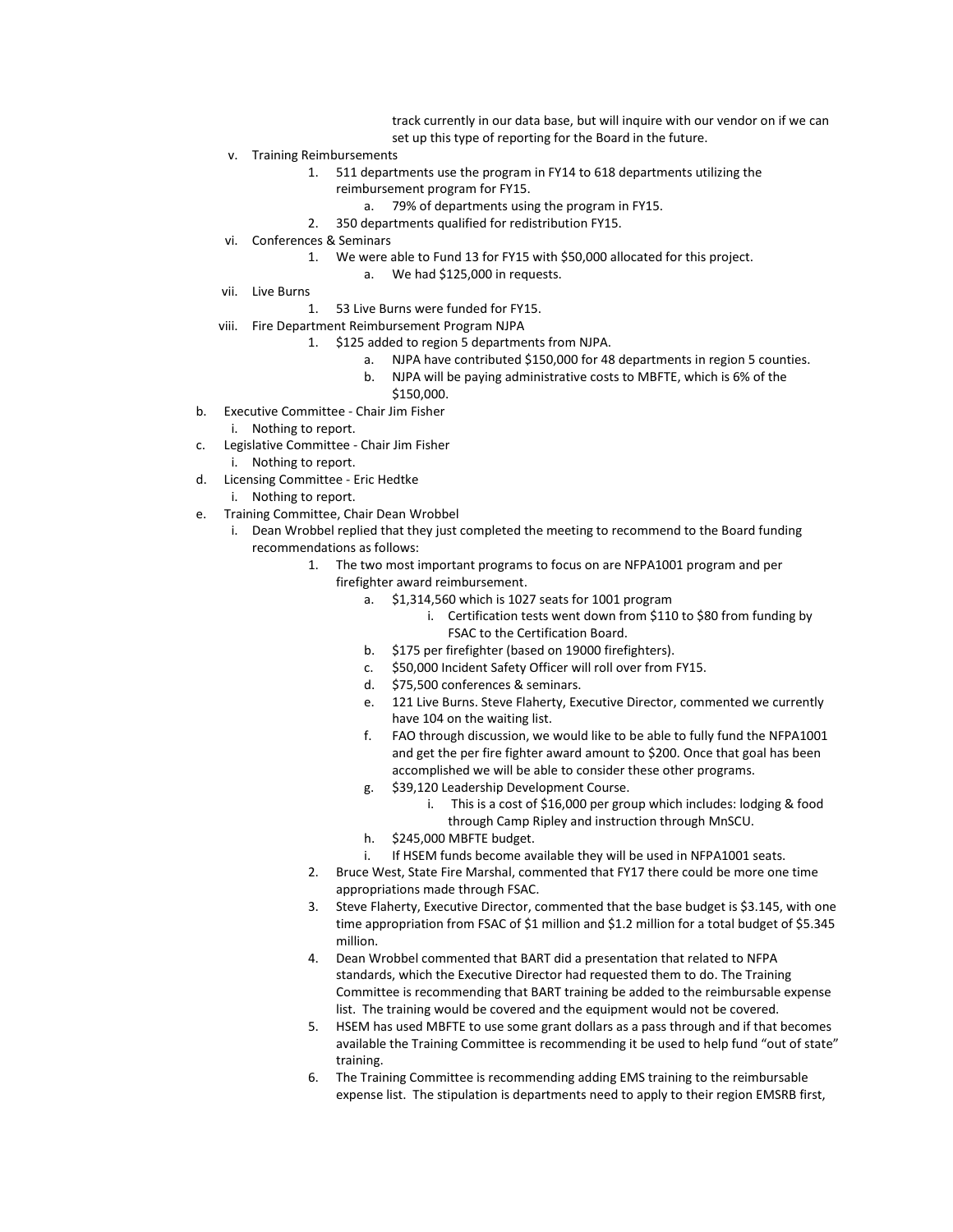then submit proper documentation to MBFTE that has been done when apply for MBFTE reimbursement.

- 5. Public comment
	- a. Rick Loveland, Board member, commented that it would be beneficial to see reporting on how the money is being distributed with the example of EMS training. That would help the Board make better decisions on funding options. Rick Loveland also commented on record that with reallocation money growing each year to a larger amount that the system is not working to spend all the allocated funds using the per fire fighter award amount verses the money being used in projects such as NFPA1001 where the funds are depleted each year. Steve Flaherty, Executive Director, commented we will track EMS similar to how we track backfill and overtime funds distributed. Rick Loveland would like to see the tracking done by NFPA standard to prioritize where the funds should be. Steve Flaherty, Executive Director, commented that may be a difficult request based on submissions and time to track administratively. Rick Loveland also commented that there has to be a process in place for the departments to submit their number of staff by a deadline date and if they do not it has to be stated in a letter back that they are only allotted ten staff numbers for their award amount if we do not hear back from them. Margaret Koele, staff, commented that we already have that process in place. Margaret Koele, staff, stated that we send a letter out annually with a deadline date to return that letter with current staff numbers, if they do not it is stated they will be allotted ten staff numbers for the award allocation. Margaret Koele, staff, explained that number will be used for the FY award and not changed until we collect numbers again for the next fiscal year and update changes to implement for the new fiscal year award allocations.
		- i. Dean Wrobbel commented that they have been trying to work that reallocated number lower based on the number of fire fighters, which currently used 20,600 and worked it down to 19,000 for the figures recommended today by the Training Committee. Steve Flaherty, Executive Director, commented that we want to be realistic on the number of fire fighters and not fall short if more departments utilize the reimbursement program. Roger Ihrke, Board member suggested to discuss with fiscal and the Attorney General office before dropping numbers on speculation of not using the program. Roger Ihrke commented that if more departments use all the funding proposed and then the budget will be short funds to pay.
		- Kevin Sedivy, staff, commented that 636 departments have completed and annual update form with the current number of staff for their departments. This totals about 17,637 fire fighters. We are continuing to update this data and contact those departments that have not submitted the form back to us.
		- iii. Bruce West, State Fire Marshal, commented that you cannot spend money you do not have, if you lower the number of fire fighters and then all the departments turn in. Bruce West, State Fire Marshal, commented that the SFM is looking to hire two more Fire service Specialist positions, which will total three to canvas the state. These positions will go to departments and offer information on behalf of the State Fire Marshal Division and MBFTE. This will triple the exposure of MBFTE in the state.
		- iv. Dean Wrobbel commented that we may want to move the fire fighter figure back to 20,600 and make the pre fire fighter amount \$160 and move any balances to NFPA1001 seats.
		- v. Eric Hedtke commented our goal should be to come up with a more accurate number of fire fighters so we do not have such a large reallocation. Steve Flaherty, Executive Director commented that all projects are allocated a dollar amount and we cannot borrow from one account to pay another if they run short. Steve Flaherty, Executive Director replied that staff is working very hard to communicate with all the departments and get accurate numbers of fire fighters.
		- vi. Steve Flaherty, Executive Director, commented that if a department has not submitted back staff numbers to us, then they are allotted 10 fire fighters for that department. Bruce West, State Fire Marshal, commented that the number of "10" came from the IRS reporting from fire departments on the FA1 form that fire departments have to have a minimum number of ten for that reporting form.

#### 6. Old Business

- a. Update on Fire Service Training and Licensing Specialist Progress
	- i. Kevin Sedivy, staff, reports:
		- 1. 636 departments have sent back the form with their staff numbers.
		- 2. 618 departments used the reimbursement program in round 7. Kevin Sedivy, staff, would like to see that number increase to 700 the next fiscal year. Last year 510 departments used the program.
		- 3. 49 departments have never used the program and hope to cut that number in half for fiscal year 16.
		- 4. Kevin Sedivy, staff, information is showing 20758 firefighters using 636 departments.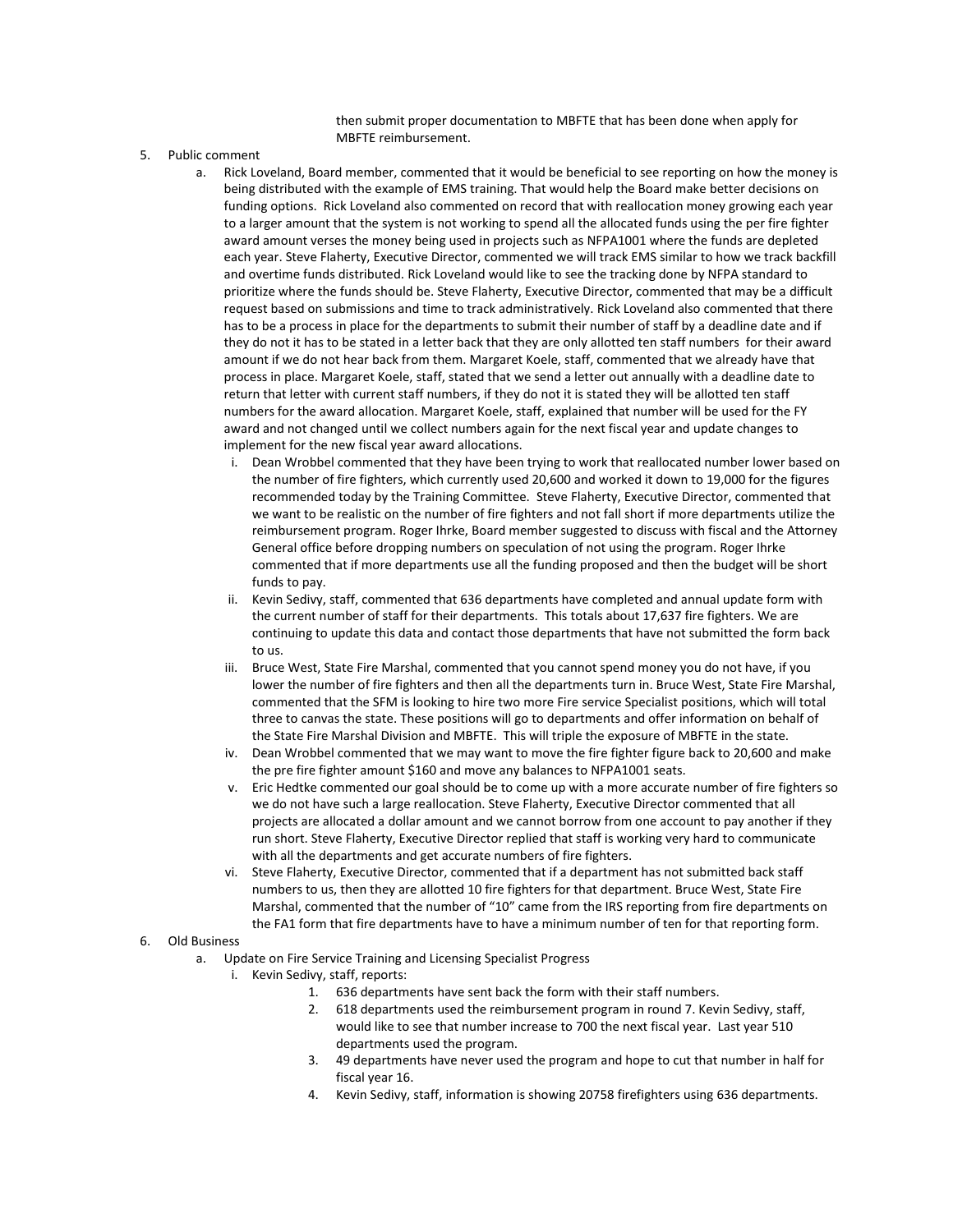- 5. Kevin Sedivy, staff, is hearing out in the field that EMS/EMR training is very important to the departments and they would like the option to use their award money toward that training.
- b. Statute Changes Update
	- i. MBFTE Changes
		- 1. Steve Flaherty commented that all the changes have been passed through Legislation.
	- ii. DNR Changes
		- 1. The letters have gone out to the departments listing MBFTE live burn plan as part of the process.
- c. Data Base and Web Site Update
	- i. Steve Flaherty, Executive Director, commented about the one on one training Margaret Koele, staff, and Theresa Zikmund, Certification Board have been going out and doing across the state. We have been getting a lot of positive feedback with the training.
		- 1. Steve Flaherty, Executive Director commented that we now have online reimbursement forms for departments to submit online. The form is auto populated with department information and other blanks fillable. This form can be used by departments, providers and the Certification Board.
		- 2. There is a duty to report feature for emailing the Board, that has been added from the Legislative statute now for reporting information to the Board on convictions or arson related charges.
		- 3. We have added a new feature to the web site for finding a fire fighter, showing their name, department and expiration date of the license.
		- 4. We have online application and renewal processes also now implemented through the web site.
		- 5. Margaret Koele, staff, went over the information on the web site and in the new data base set up. We now have a compliance tab that is utilized by Kevin Sedivy when he goes out into the field and talks to departments. This will be useful when more specialists come on board to discuss MBFTE information to departments around the state. We have links set up for different information to be accessed through clicking on logos.
		- 6. Margaret Koele, staff reported that we have 4019 active licenses in the data base.
			- a. 1869 full time
			- b. 152 part time
			- c. 1333 paid on call
			- d. 661 volunteer
			- e. 1208 expired
			- f. 109 retired
			- g. 112 resigned
				- i. 183 full time expired
					- 1. Margaret Koele, staff, commented we will be designing a letter to go out to the expired full time licensees encouraging them to renew the license based on state statute. We will also notify the Fire Chief of the department as it is in statute as their responsibility to make sure their full time fire fighters are licensed.
- d. Firefighting Training Study update
- i. Bruce West, State Fire Marshal will have an update at the next Board meeting regarding this study. e. Rail/Pipeline Safety Training Update
	- i. Steve Flaherty, Executive Director, reported that we were given \$500,000 into an account from HSEM as a pass through for those departments taking awareness level training. The remaining money from FY15 is rolling into FY16.
		- 1. Bruce West, State Fire Marshal commented on the next level of training, which will be implemented "Ops and Beyond", HSEM is sending out follow up information from those that submitted the proposals for this training.
- f. Committee Appointments (Board has set 5 members per committee) Jim Fisher, Chair, commented we will send around a sign- up sheet and the Board Chair will appoint members if more than 5 members sign up for a committee and make sure all organizations are represented evenly. Jim Fisher, Chair, also commented that there have been concerns about having vendors sitting on the Training committee, as they say it is a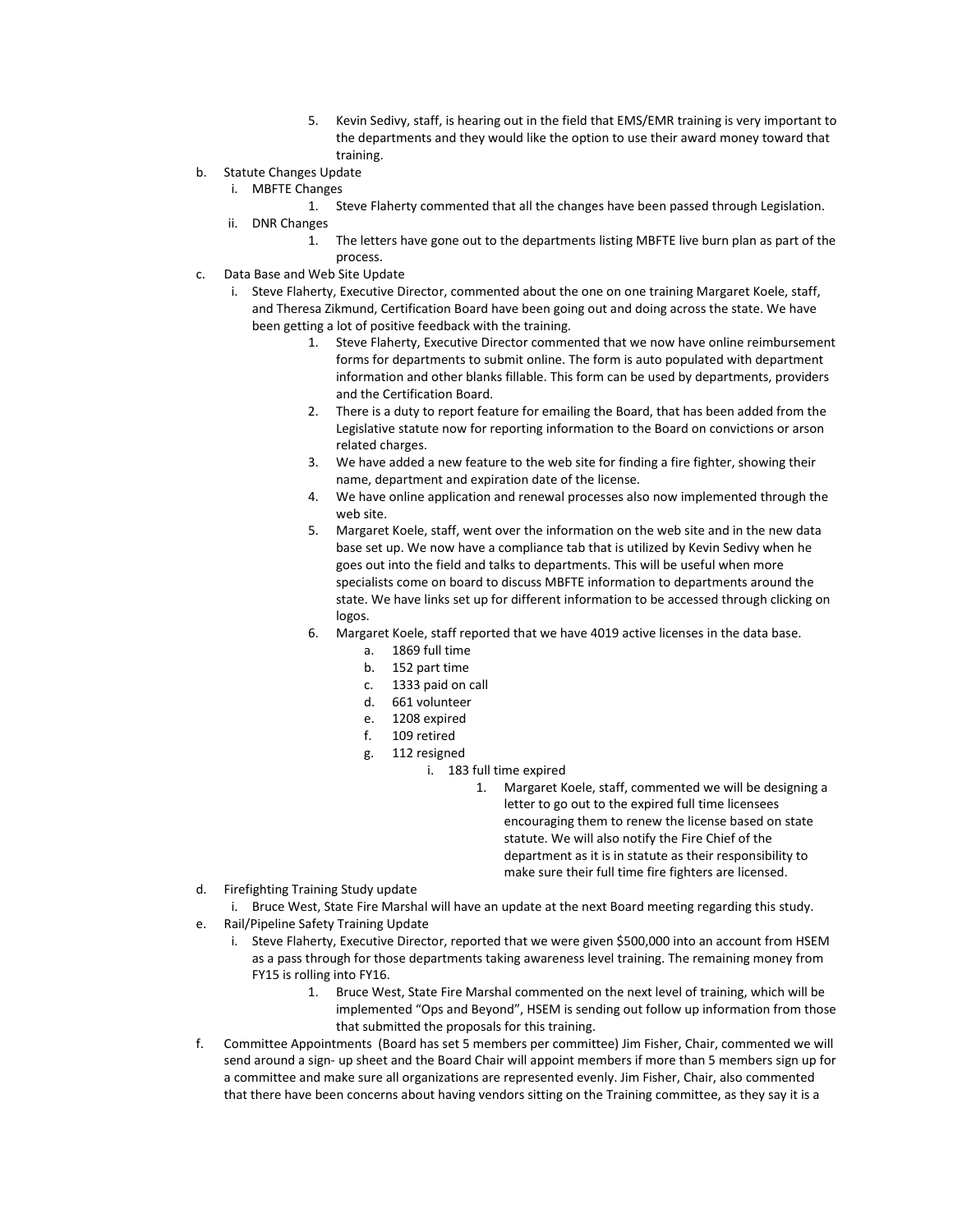conflict of interest. Steve Flaherty, Executive Director, commented that is a true statement and many see that as a conflict of interest with a provider sitting on a committee that makes a decision on the financial process that could benefit their business.

- i. Training
- ii. License (includes License Review within this committee)
- iii. Executive (includes Legislative within this committee)
	- 1. Training and License Committee meetings will meet prior to the Board meeting starting November 10, 2015 at 9:00 a.m. to 11:00 a.m.
	- 2. Board meeting will start at 11:30 a.m. with lunch provided
	- 3. The Board discussed to change the Executive meeting to meet one week prior to the Board meeting at 10:00 a.m. Kelli Slavik motioned to approve, Eric Hedtke second the motion, motion carried.
- 7. New Business
	- a. New Appointments / Reappointments:
		- i. Chip Lohmiller MSFCA
		- ii. Roger Ihrke League of Cities
		- iii. Rick Loveland MPFF
		- iv. Greg Withers Public Member
		- v. Gary Stevens MSFDA
		- vi. John Kahnke MSFDA
		- vii. Christine Patrick MSFDA (waiting on appointment to be signed)

viii. Mark Lakosky – MPFF (waiting on appointment to be signed)

- b. Resignation from Board
	- i. Brian Sjodin MPFF
- c. FY16 Funding Consideration The Training committee recommendations were listed above in the minutes. Per the Board discussion the figures below are what the Board has decided for funding FY16 allocations using a staff total of 20,600 fire fighters:

Roger Ihrke motioned to approve the figures listed by Steve Flaherty, Executive Director, with Kelli Slavik making a second to the motion.

Eric Hedtke stopped the motion for discussion by asking what was being motioned to approve. Eric Hedtke agreed with moving more money to the NFPA1001 program as we need to address our priorities, Eric would like to see more of the training dollars moved there as well. Eric Hedtke commented live burns are important, but if we decreased the live burn to 100 that would be 23 more firefighters that could go through NFPA1001 training. Bruce West, State Fire Marshal, commented that in the future he would like to see money put toward the "FAO" program. Marshal West stated how important it is to have trained fire fighters operating the pump vehicles. Jim Fisher, Chair, asked if anyone was amending the motion or if the motion was being placed back on the table as stated and the Board placed the motion back on the table as stated.

- i. NFPA1001
	- 1. 1045 seats at \$2090
- ii. Conferences & Seminars
	- 1. \$75,500
- iii. Per Firefighter Amount

1. \$160 per fire fighter (total \$3,296,000)

- iv. Live Burn
	- 1. 123 Live Burns at \$1500 each (total \$184,500)
- v. Incident Safety Officer
	- 1. Roll over \$50,000 from FY15
- vi. Leadership Development
	- 1. \$39200
- vii. FAO (Fire Apparatus Operator)
	- 1. \$0 funding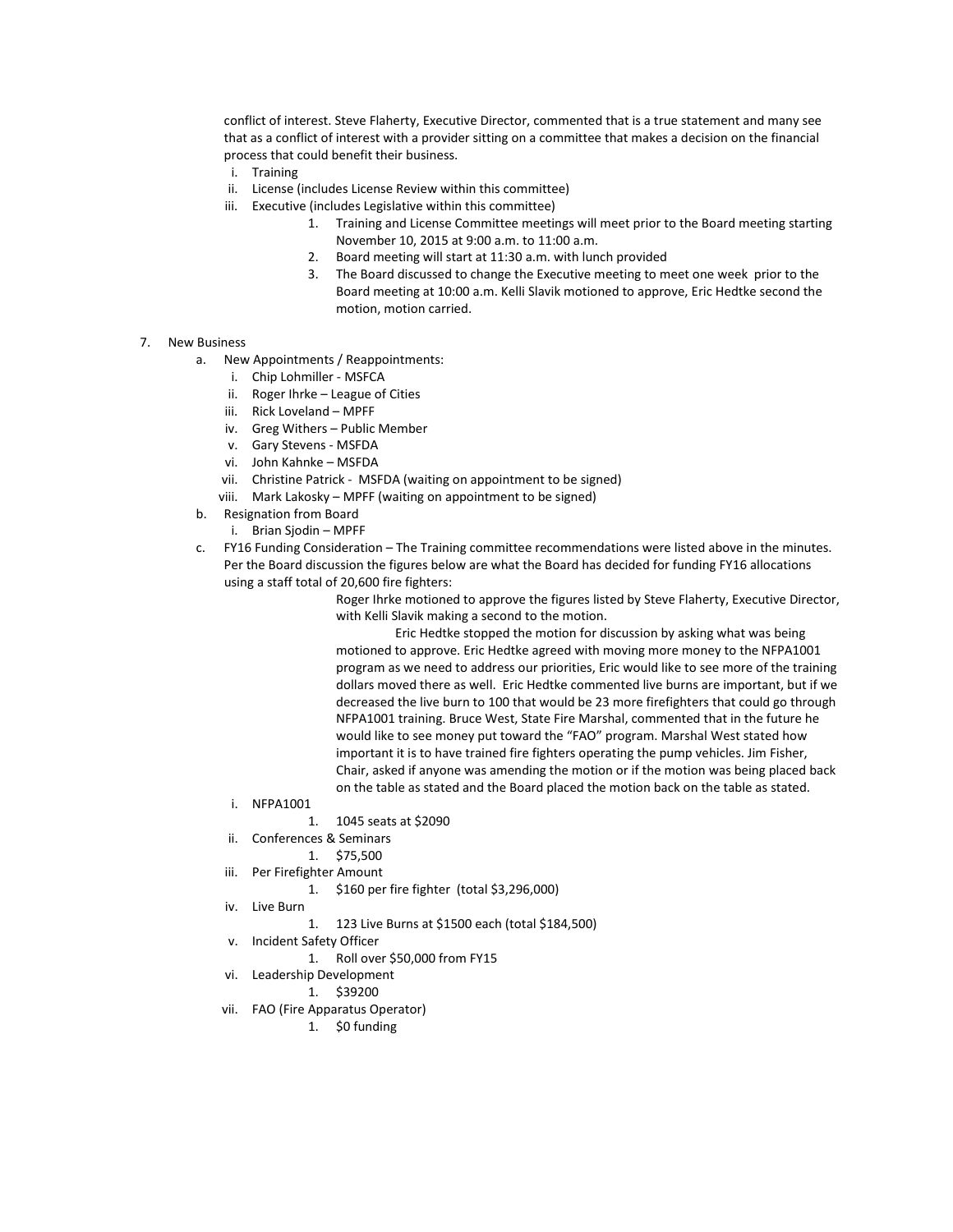*Resolution 2015 08.18-1*

*Resolution to approve the proposed FY16 fiscal year MBFTE budget: Training Reimbursement Award set at \$160 per firefighter (based on 20,600 firefighters) for a total budget of \$3,296,000; NFPA 1001 Program with 1045 seats at \$1,280 each (FF 1,FF2 and Ops) for total budget of \$1,337,600; Certification Tests for 2090 at \$80 each for a total budget of \$167,200; MBFTE Board Budget \$245,000; Incident Safety Officer for a total budget of \$50,000 (rolling over from FY15 to FY16); Live Burn Program for 123 live burns at \$1,500 each for a total budget of \$184,500; Seminars and Conferences for a total budget of \$75,500 and the Leadership Development Course total budget of \$39,200. Total proposed: MBFTE Base Funding amount \$3,145,000. Additional 1-Time Monies \$1,000,000. \$1.2 million Supplemental Budget \$1,200,000 Total Budget for FY16 Funding \$5,345,000.*

Motion made by Roger Ihrke to approve the above FY16 funding, motion was second by Kelli Slavik. Motion carried - Resolution approved

| Member         | Aye | Nay | Abstain | Absent |
|----------------|-----|-----|---------|--------|
| Loveland       | X   |     |         |        |
| Bergerson      |     | X   |         |        |
| Kahnke         | X   |     |         |        |
| Fisher         | Χ   |     |         |        |
| Hedtke         | Χ   |     |         |        |
| <b>Ihrke</b>   | Χ   |     |         |        |
| Lohmiller      | X   |     |         |        |
| MacDonell      | Χ   |     |         |        |
| West           | Χ   |     |         |        |
| Slavik         | X   |     |         |        |
| <b>Stevens</b> | Χ   |     |         |        |
| Withers        |     |     |         | X      |
| Wrobbel        |     | X   |         |        |

d. Training Committee Discussion and Recommendation to the Board on Additions to Reimbursable Class List i. BART

- 1. Dean Wrobbel commented that BART gave a presentation and met NFPA 1500 fire fighter safety and 1670 rescue standards, which is what the Board had requested of them to do when denied the proposal in the past. Dean Wrobbel mentioned that all departments do some sort of animal rescue in part to deter other people from becoming endangered doing the rescue themselves. Dean commented that the Training Committee is proposing to the Board that the "training" portion of BART be considered on the reimbursable expense list, NOT the equipment. The Training Committee believes a department Chief should be able to make the decision if this is the type of training their department would benefit from.
	- **a. Discussion from the Board that the Board members would like "draft" copies of the minutes from all meetings after approved by the "Chair" of each committee, prior to the minutes being approved by the committee's in their next meeting. Motion made by Rick Loveland and second was made by Gary Stevens. Motion carried with one "Nay" being Eric Hedtke.**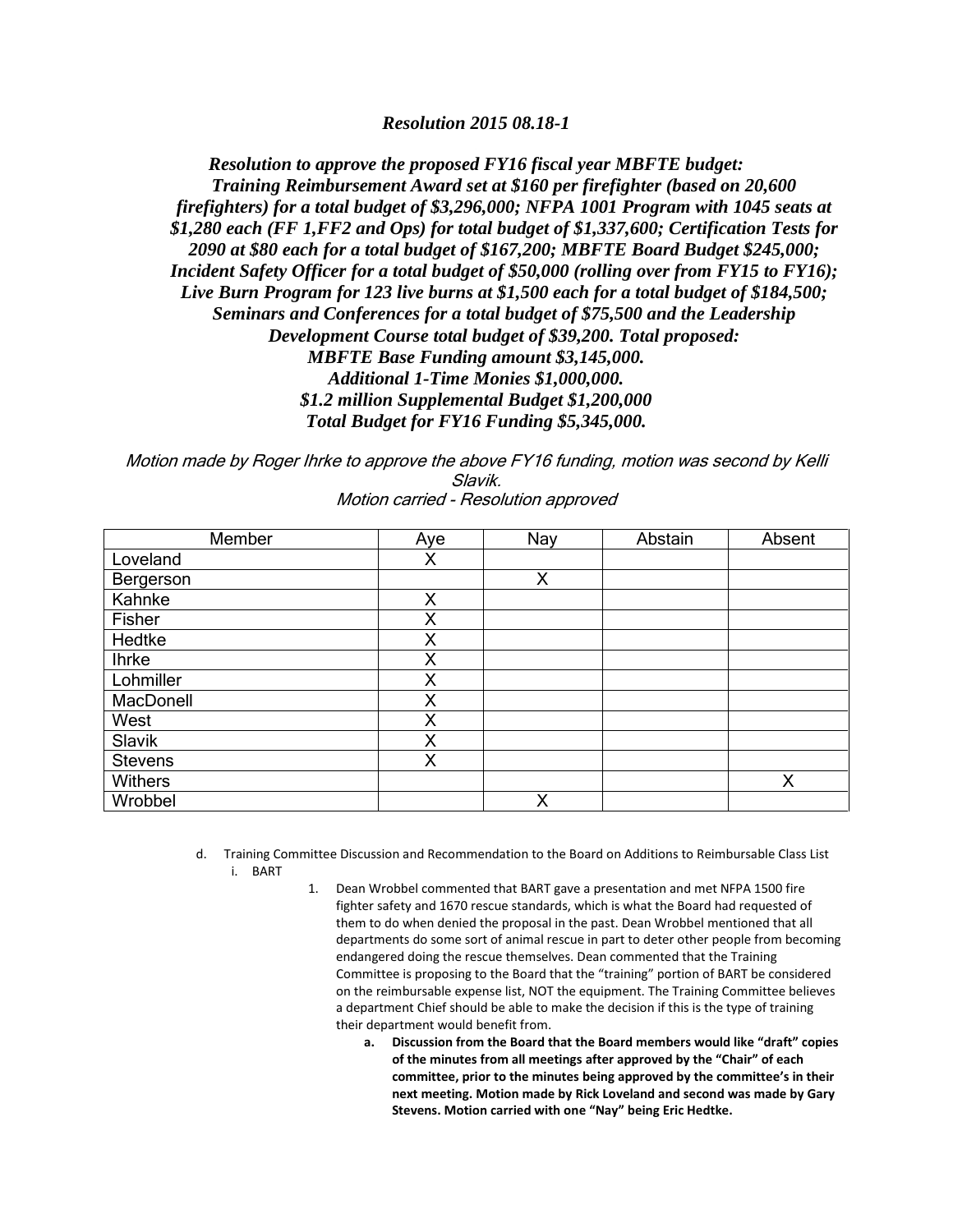#### *Resolution 2015 08.18-2*

## *Resolution to approve the proposed recommendation to have BART added to the reimbursable expense listing for the training portion only (No reimbursement for equipment):*

Motion made by Dean Wrobbel to approve BART training on the reimbursable expense list, Chip Lohmiller made a second to the motion. Motion carried - Resolution approved

| Member         | Aye | Nay | Abstain | Absent |
|----------------|-----|-----|---------|--------|
| Loveland       |     | X   |         |        |
| Bergerson      | Χ   |     |         |        |
| Kahnke         | X   |     |         |        |
| Fisher         | Χ   |     |         |        |
| Hedtke         |     | X   |         |        |
| <b>Ihrke</b>   |     | X   |         |        |
| Lohmiller      | X   |     |         |        |
| MacDonell      | Χ   |     |         |        |
| West           | X   |     |         |        |
| Slavik         |     | X   |         |        |
| <b>Stevens</b> | Χ   |     |         |        |
| Withers        |     |     |         | X      |
| Wrobbel        | Χ   |     |         |        |

ii. Water Rescue Training

- 1. This is already NFPA standard 1670, but Chief McDonough would like to see this set up as a special project if funds become available in the future.
- iii. EMS Training

 $\mathbf{I}$ 

- 1. Training Committee is recommending any EMS training be added to the reimbursable expense list.
	- a. Departments will need to submit documentation that they requested from EMSRB prior to submitting for MBFTE award amount.

#### *Resolution 2015 08.18-3*

*Resolution to approve the proposed recommendation to have all EMS Training added to the reimbursable expense list. (All submissions must provide proof of requesting funds from EMSRB prior to the submission to MBFTE for funding).*

Motion made by Dean Wrobbel to approve all EMS Training on the reimbursable expense list, Mark Bergerson made a second to the motion.

It was requested by Rick Loveland to amend the motion to be a two year pilot program to collect data on how much funding is going toward EMS Training. Steve Flaherty, Executive Director, commented we will add that to our data base to collect the data on EMS submissions. Eric Hedtke would like to have Bob Johnson from FSAC to weigh in on this subject. Bruce West, State Fire Marshal, commented that the decision on the type of training a department does should be decided by the Fire Chief, as they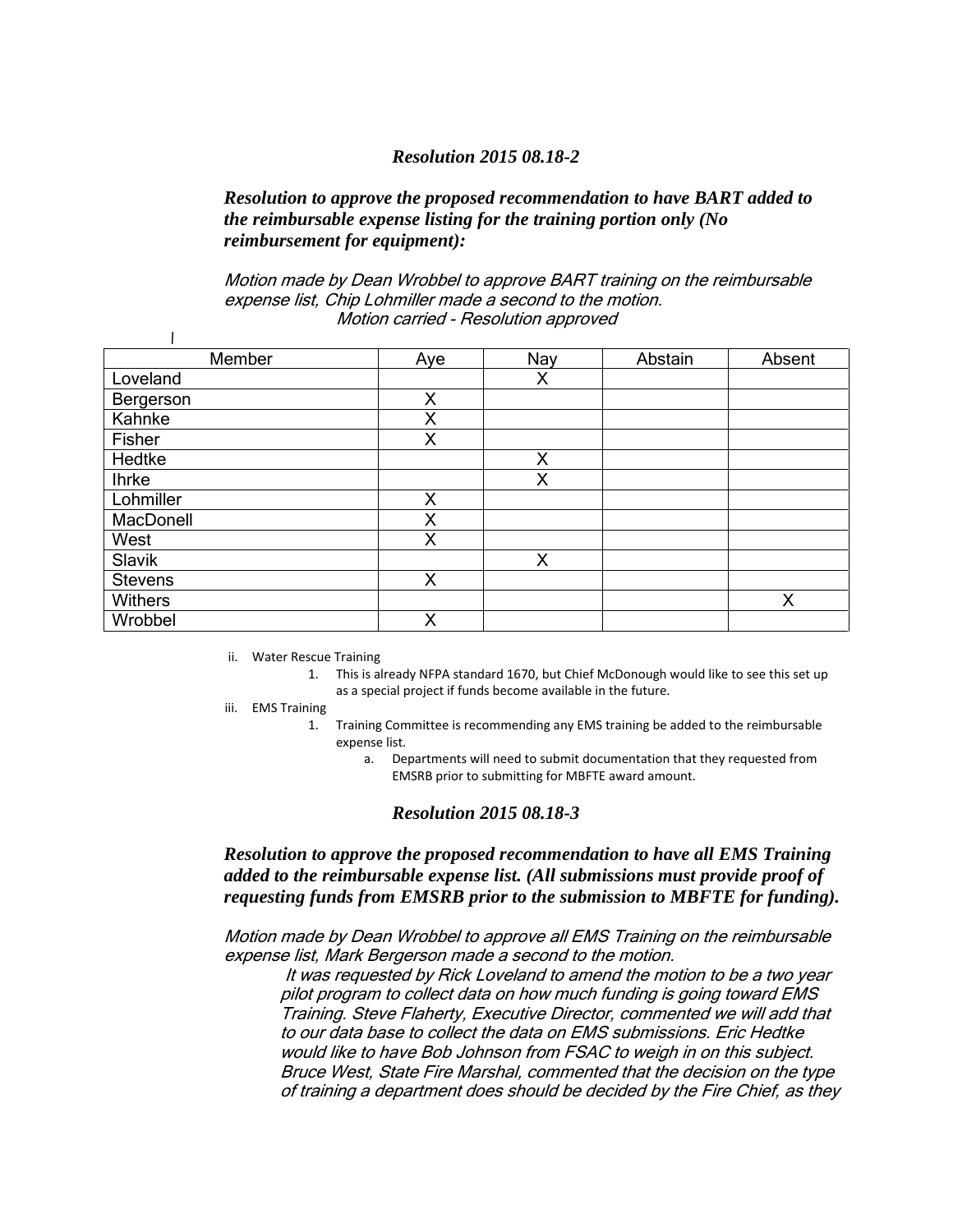have other people to report to regarding their department duties. Mark Bergerson commented that most of the calls in their department are EMS calls, the fire service has changed it is not all fighting fires anymore. Steve Flaherty, Executive Director commented that the Chiefs are telling Kevin and him in the field they would like the opportunity to make their own decision on where to spend their funds that meet their mission, whether it is animal rescue or EMS that benefit their specific departments. EMS is a big part of the fire service.

Dean Wrobbel amended the motion to be a two year pilot program and then to review the data. Mark Bergerson made a second to the motion.

| Member         | Aye | Nay | Abstain | Absent |
|----------------|-----|-----|---------|--------|
| Loveland       |     | Χ   |         |        |
| Bergerson      | X   |     |         |        |
| Kahnke         | Χ   |     |         |        |
| Fisher         | Χ   |     |         |        |
| Hedtke         |     | X   |         |        |
| <b>Ihrke</b>   |     | Χ   |         |        |
| Lohmiller      | X   |     |         |        |
| MacDonell      | X   |     |         |        |
| West           | X   |     |         |        |
| Slavik         |     | X   |         |        |
| <b>Stevens</b> |     | X   |         |        |
| Withers        |     |     |         | Χ      |
| Wrobbel        | Χ   |     |         |        |

Motion carried - Resolution approved.

b.

iv. HSEM Funds (out of state training – Pueblo, CO)

- 1. This would only be under recommendation if funds become available from HSEM.
- 2. Out of state training (Pueblo, CO) (Dean Wrobbel).
	- a. **Discussion from the Board that the Board members would like any HSEM grant funds that become available to go toward "Out State" training. Motion made by Kelli Slavik and second was made by Mark Bergerson. Motion carried.**
- v. State Fire Marshal/MnSCU Trailers
	- 1. These are considered training props and not up for consideration of funding at this time.
- e. Record Retention Policy Approval to File with The MN Historical Society
	- i. **Motion made by Kelli Slavik to approve the retention policy as written and second was made by Mark Bergerson. Motion carried.**
- f. Handbook for Departments
	- i. Board approved to move forward with Kevin working with Nyle Zikmund to compile information for departments as a guide or handbook.
- g. 2015 Committee & Board Calendar Changes
	- i. 2016 Calendar for Board and Committees
		- 1. **Discussion from the Board that the Board members would like the Executive Committee meeting moved to one week prior the Board meeting with a start time of 10:00 a.m. Kelli Slavik made the motion to approve this request, Eric Hedtke second the motion. Motion carried.**
- 8. Other Business

 $\mathbf{I}$ 

- a. MNICS Agency for leadership program FSAC funded through MBFTE
- b. Roger Ihrke asked where on the financial reports it shows the Certification Board paying for part of Kevin's salary. Steve Flaherty, Executive Director replied that it was reflected in a percentage of Kevin's salary was